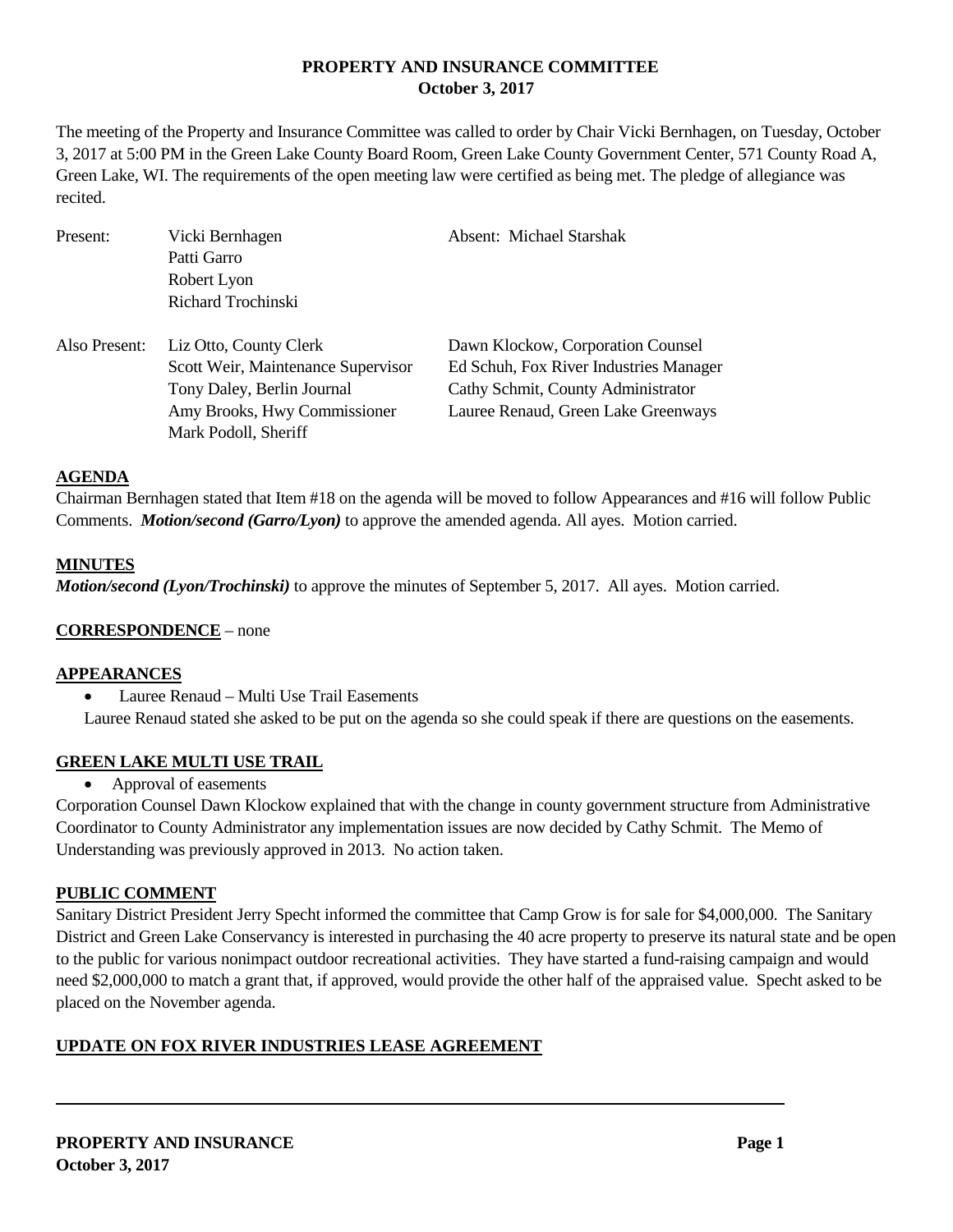Corporation Counsel Dawn Klockow states that the new lease has been negotiated and signed per the guidelines provided by the P&I committee in Closed Session at the September meeting.

# **IZAAK WALTON LEAGUE GIFT OF PROPERTY TO GREEN LAKE COUNTY**

Corporation Counsel Dawn Klockow stated that Attorney Dan Sondalle is working on the transfer documents.

# **ELECTRIC BICYCLES ON MASCOUTIN STATE TRAIL**

Parks Supervisor Scott Weir stated that the County received an email from the DNR stating that we need to decide whether or not to allow electric bikes on the Mascoutin Trail by October 6, 2017. If the County decides to prohibit electric bikes, we are required to post notice on the trail. Discussion held. Lauree Renaud stated that the other 2 counties that manage the Mascoutin Trail are not allowing electric bikes. PDMD (Power-Driven Mobility Devices) for persons with disabilities would still be allowed by a permit available in the County Clerk's office.

*Motion/second (Garro/Trochinski)* to prohibit the use of electric bikes on the Mascoutin Trail. All ayes. Motion carried.

## **USE OF COUNTY PROPERTY** - none

## **BUDGET ADJUSTMENTS** - none

### **PURCHASE REQUESTS**

• HVAC system for Fox River Industries 3 bids received: Brewer Heating and Cooling - \$13,912 Berlin Heating and Cooling - \$8,820 Condon Total Comfort - \$7,855

Fox River Industries Unit Manager Ed Schuh stated that the HHS Committee has recommended Berlin Heating & Cooling. Discussion held.

*Motion/second (Garro/Lyon)* to approve the bid from Berlin Heating and Cooling for \$8,820. All ayes. Motion carried.

### **2018 HEALTH INSURANCE COST**

County Clerk Liz Otto stated that Group Health Trust has proposed be an 8% increase in our health insurance premiums for 2018. County Administrator Cathy Schmit is looking at options to decrease that to 3.3% by increasing employee deductibles to \$2000/\$4000 instead of the current \$1500/\$3000.

### **RESOLUTIONS/ORDINANCES** – none

### **POTTER LAWSON SECURITY PROPOSAL**

County Administrator Cathy Schmit informed the committee that she was approached by several employees and Department Heads with concerns regarding the current security in the West Wing. Potter Lawson has provided a contract to study the options available to increase security. Bernhagen questioned the budget impact and Schmit stated this would come out of the contingency fund. Sheriff Podoll expressed a need for the study.

*Motion/second (Garro/Trochinski)* to contract with Potter Lawson to study the options available for a security upgrade. All ayes. Motion carried.

### **MAINTENANCE REPORT**

The Report was submitted to the Committee.

• Monthly activities reviewed. Maintenance Supervisor Scott Weir thanked his employees for their assistance in the roofing project at the Lake Steel St. building.

### **PARKS & RECREATION REPORT**